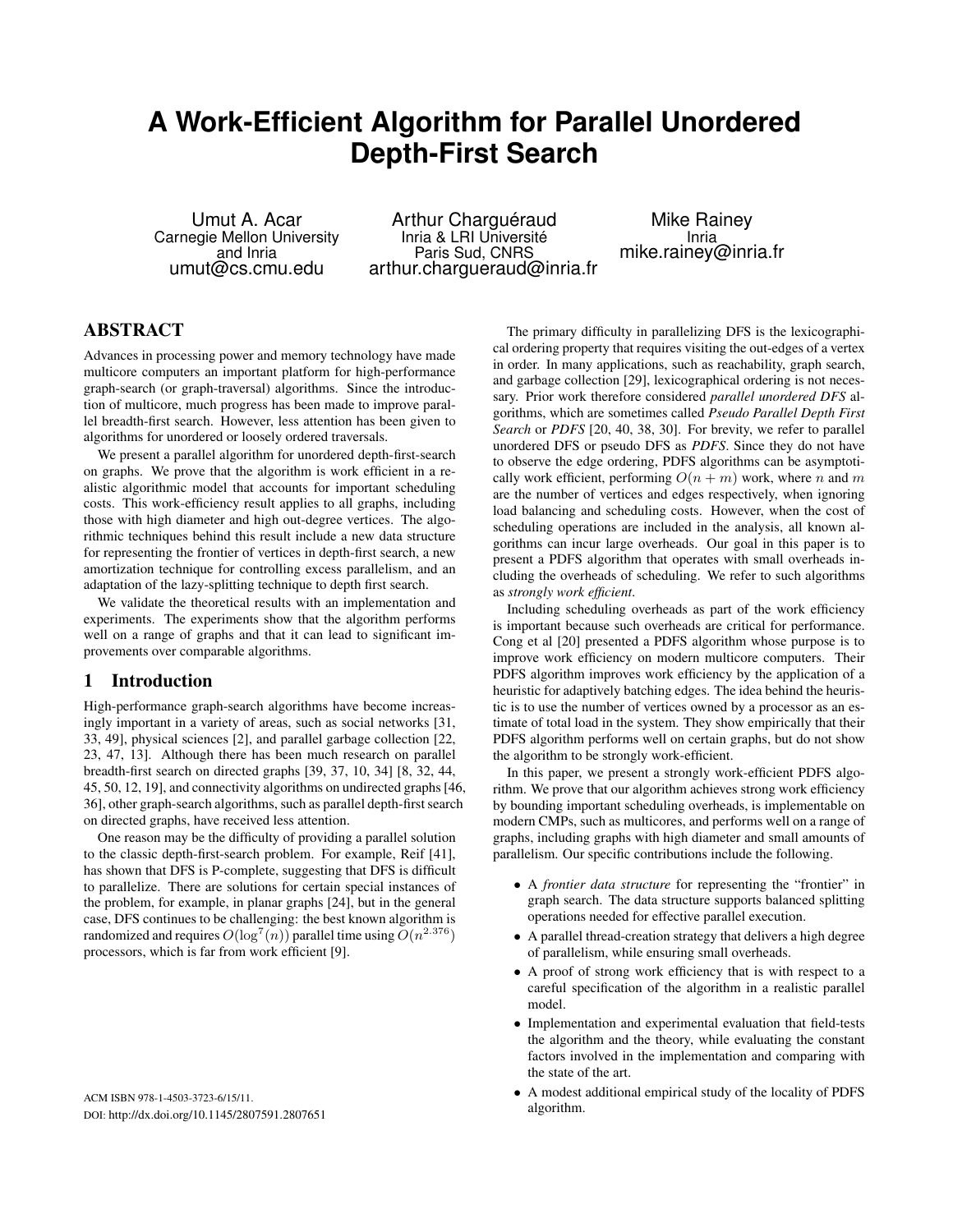# 2 Overview

We present a high-level overview of our parallel unordered DFS (PDFS) algorithm in the context of the related work.

In a PDFS algorithm, each processor maintains a *frontier* of vertices. As in sequential DFS, a frontier stores the subset of visited vertices, whose outgoing edges have not yet been explored. Each processor works locally on its own frontier by repeatedly popping a vertex from its frontier and exploring its outgoing edges to discover new, unvisited vertices. When a processor discovers a new vertex, it attempts to visit the vertex by using an atomic read-modify-write operation (such as compare-and-swap) and, if it succeeds, adds the vertex to its frontier. By using an atomic operation, the algorithm ensures that each vertex is visited at most once.

To minimize the run time on a parallel machine, a PDFS algorithm needs to generate parallelism and perform load balancing to keep all the processors busy. A naive approach to this end would be to generate one thread for each vertex in the frontier. The threads can then be distributed over the processors by using a load balancing algorithm, such as work stealing [15], where an idle processor steals a thread (usually the "oldest" thread) from a (usually randomly chosen) busy processor, effectively redistributing work lazily and as needed.

The naive approach has two important limitations, which stem from the very fine granularity of work assigned to each thread. First, the cost of creating a thread for each vertex does not outweigh the benefits of parallelism. Second, since a thread contains only a single vertex, it may not generate significant work (the amount of work is proportional to the total number of vertices reachable from the vertex), causing large number of expensive load balancing (work-stealing) operations.

Cong et al [20] proposed a *batching* technique to ameliorate these problems. In their approach, each thread corresponds to a batch of vertices instead of a single vertex. Each batch is represented as a fixed-capacity buffer of vertices, (e.g. 128 vertices in a batch). Processors perform load balancing by stealing the oldest thread, and as such, are able to migrate a batch of work to another processor at each steal. The effect of this technique is to amortize thread creation and migration over the vertices contained in the batch.

By batching vertices into a single vertex, Cong et al's technique controls the overheads of parallelism by reducing the amount of parallelism. Since graphs can be highly irregular, however, such reductions in parallelism are not always desirable. Cong et al therefore propose a heuristic for controlling more carefully the number of vertices in a batch. The basic idea of the heuristic is to create full batches when the processors are busy (there is much work) and create small, partially-filled batches when the processors are idling (there is little work). It is not known whether the heuristic can provably control the overheads without overly limiting parallelism. Indeed, it might not; for example, our experiments show that the heuristic can lead to suboptimal performance (Section 6).

In this paper, we present a provably work-efficient and highly parallel algorithm for performing PDFS. The three key techniques behind the algorithm are a novel data structure called *splittable weighted frontier data structure* for representing the frontiers, a novel amortization technique for controlling granularity of parallelism, and an adaption lazy splitting to the unordered parallel DFS problem.

Splittable Weighted Frontier. The splittable weighted frontier data structure allows operating on the frontiers by using, for example, push and pull operations that act on vertices and edges. These operations are efficient both in theory and in practice (Section 3).



Figure 1: The edge-balanced split operation on the frontier. The frontier  $F$  consists of the vertices  $a$  and  $b$  and implicitly their out-edges,  $c$  through  $k$ . Performing a split operation divides the frontier into two frontiers, with equal number of outgoing edges (within a margin of 1), by dividing the edges of the vertices as necessary.

By taking advantage of the splittable weighted frontier data structure, our PDFS algorithm incurs relatively small overheads compared to a serial DFS algorithm that uses a simple stack data structure to represent the frontier. Furthermore, the splittable weighted frontier data structure supports an efficient *balanced-split* operation that splits the frontier into two halves based on the weights the outdegrees—of the frontier vertices. Our PDFS algorithm distributes work using the balanced split operation: when an idle processor steals from another target processor, the target processor splits its frontier and sends one of the resulting halves to the idle processor. Such split operations allow sharing work at the granularity that is essentially optimal based on local information.

The design and the implementation of the splittable weighted frontier builds on a *chunked sequence* data structure we introduced in prior work [7]. One key idea behind the data structure is to use a hierarchical representation that allows operating at the level of vertices as well as edges. For example, a vertex can be inserted into the frontier along with all of its edges and a frontier can be split into two halves based on the total number of edges (the degree of the vertices in the frontier). Figure 1 illustrates an example edgebalanced split operation. Each resulting half contains a single nonempty carry consisting of a half of the edges of vertex b. Prior work showed that it can be important to control the degree of vertices and proposed vertex-virtualization techniques [43]. The splittable weighted frontier data structure can be viewed as performing ondemand vertex-virtualization; it thus combines the best of vertexbased and edge-based parallelization techniques.

Granularity control. In PDFS, as in all parallel algorithms, there is an inherent tradeoff between two quantities: (1) the cost of migrating a piece of work from one processor to another; and (2) the benefit of parallelism that can be gained by such work migration. In divide-and-conquer and similar parallel algorithms, this tradeoff can be solved by a technique that parallelizes or sequentializes tasks based on well-informed estimates of how long pending tasks may take to complete. In this regime, a task may be migrated only if the granularity-control algorithm chooses to parallelize the task [5]. In PDFS, this approach does not apply because there is no efficient way to estimate (a priori) the amount of work, specifically the work that would be performed by visiting a vertex.

To see this problem more concretely, we will use two simple example graphs; it is not difficult to generalize the examples to more interesting examples that exhibit essentially the same problem at a larger scale. Consider the graph shown in Figure 2. Two processors can traverse the two long chains in the graph in parallel, leading to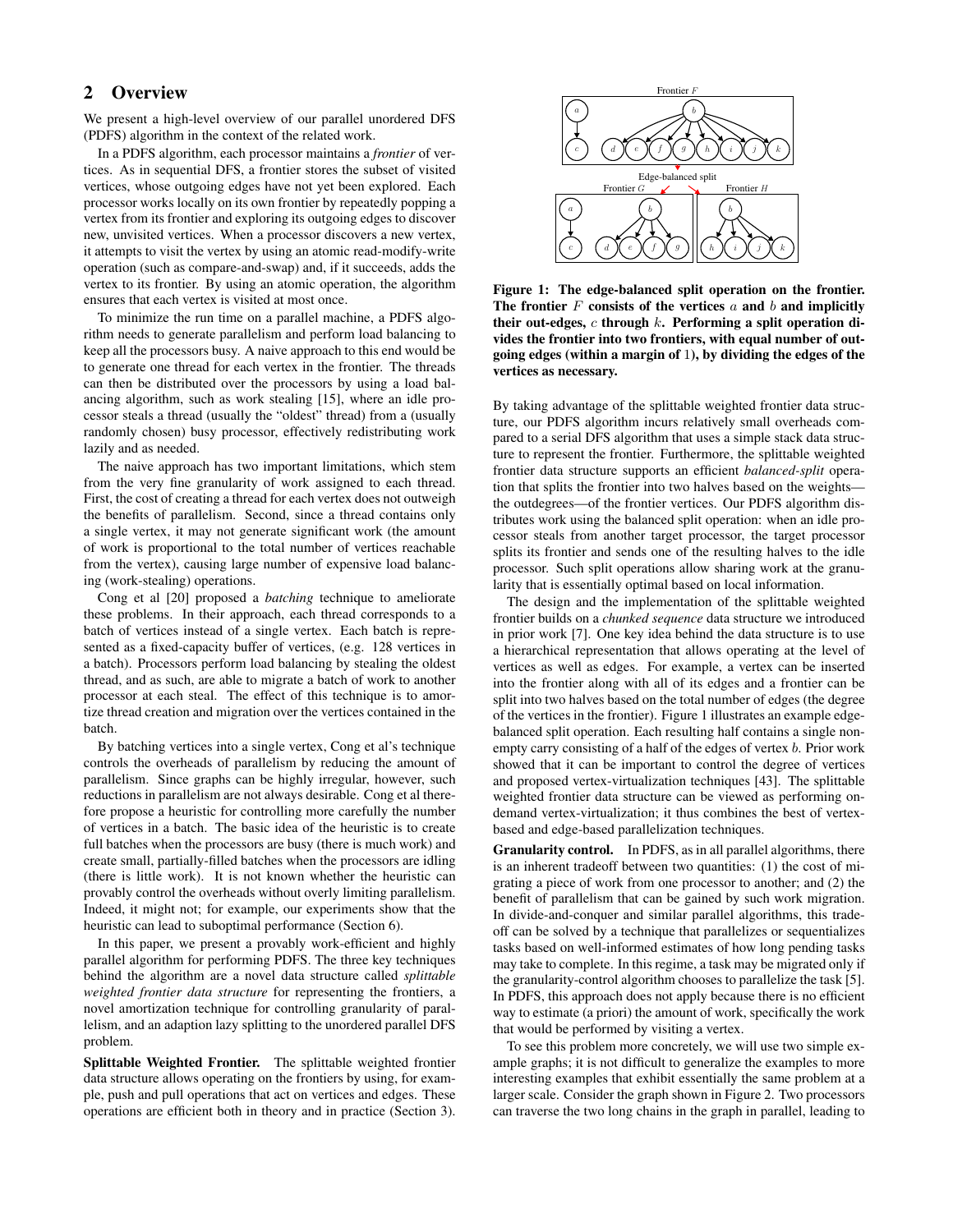

Figure 2: Example for aggressive work sharing.



#### Figure 3: Example against aggressive work sharing.

a 2x speedup. To take advantage of the parallelism offered by this input graph, the algorithm must split a frontier consisting of two edges and migrate one of the vertices to another processor. The trouble is that splitting such small frontiers can lead to significant overheads in other graphs. To see why, consider as an example the graph shown in Figure 3. Assume processor 1 begins execution with the source  $s$ , sends vertex  $b$  to processor 2, and continues working on vertex a. Soon enough processor 1 runs out of work, because  $\alpha$  has no outgoing edges. By this time, processor 2 has processed  $b$  and has a frontier that consisting of  $c$  and  $d$ , so it sends d to processor 1. Soon enough, processor 2 runs out of work and we are back to the same situation as in the beginning, but this time with  $d$  as the new source. This second example shows that systematically splitting small frontiers can lead to a large number of communication operations. In summary, splitting small frontiers is essential for parallelism in some graphs, but leads to high overheads in others.

To solve this granularity-control problem in PDFS, we propose a technique based on amortization: each processor shares work only if either (1) it has a large frontier, or (2) the processor has already performed some predetermined amount of work locally since the last time it shared work. This technique enables our PDFS algorithm to share even as little as a single edge, while amortizing the cost of task migration against either the amount of work that will be performed in the future (by traversing the vertices in the frontier, i.e., case 1) or the amount of work that has been performed in the past locally by the processor (case 2). Our algorithm is thus able to achieve high parallelism and work efficiency at the same time.

Lazy Splitting. By using the splittable weighted frontier data structure and the granularity-control techniques proposed here, it is possible to present a PDFS algorithm that generates parallelism by eagerly splitting the frontiers and sharing the resulting pieces with other processors via work stealing. Such an eager approach suffers from overheads that come from splitting and exposing pieces of parallel work that are not necessarily ever shared. In order to reduce overheads further and to reach tight running-time bounds, we instead solve this problem by using lazy spitting [48]. In lazy splitting, instead of creating parallelism eagerly, processors create parallelism only if there is a demand for parallelism. Specifically, our PDFS algorithm splits a frontier only if another processor requests work from it.

Analysis. Based on these techniques, we establish two theorems. The first theorem establishes a *responsiveness* property by showing that, when it is queried for work, a processor responds quickly, either by rejecting the query (when it has no work to share, or when it refuses to share work in order to control communication overheads), or by sharing half of the work load in its frontier. This property establishes that the algorithm generates parallelism quickly and as needed. Our second theorem establishes *strong work efficiency*: we prove that, when we explicitly account for the scheduling overheads (including the cost of polling for queries, the cost of answering to queries, and the cost of splitting frontiers), the asymptotic complexity of PDFS remains  $O(n + m)$ , i.e., same as that of sequential DFS.

## 3 Splittable Weighted Frontier

We present the implementation of our splittable weighted frontier data structure. Our PDFS algorithm uses the splittable weighted frontier data structure to represent the most recently visited vertices in depth-first traversal. The data structure supports the following operations:

- empty returns a boolean indicating whether the data structure is empty;
- nb edges returns the cardinality of the frontier;
- push\_edges\_of pushes all the out-edges of the given vertex into the frontier;
- iter pop nb iterates a given operation over nb edges (or fewer, depending on the availability) and removes from the frontier each edge considered;
- split carves out half of the edges into an independent frontier data structure.

To support these operations efficiently, we use a recently proposed weighted-sequence data structure. We describe this data structure next.

Splittable weighted sequences. A splittable weighted-sequence data structure supports pushing items into and popping items from the two ends of the sequence, allows assigning a weight to each item, and splitting sequences at a specified weight.

Recent work [7] gives an asymptotically efficient and practically fast splittable weighted-sequence data structure by using a chunking and a bootstrapping technique that allows representing the sequence data structure as a shallow tree. The data structure, called *bootstrapped chunked sequence*, stores a sequence of weighted items. Perhaps the most interesting operation for our purposes is the operation split\_at, which takes a weight w and a sequence S and partitions S into three parts:  $S_1$ ,  $\{x\}$ , and  $S_2$ , in such a way that the total weight of  $S_1$  is less than w and that the weight of  $S_1 \cup \{x\}$ is greater than or equal to  $w$ .

Bootstrapped chunked sequences ensure practical efficiency by storing items in fixed-capacity chunks (represented as arrays). A *chunk size* parameter, called B, controls the size of the chunks. For a given  $B \geq 2$ , the cost of split operations is bounded by  $O(B \cdot \log_B n)$ . Besides, the worst-case asymptotic space usage of chunked sequences is  $(1 + \frac{O(1)}{B}) * n$ , which, for any sufficientlylarge value of  $B$ , is close to optimal.

Implementation of splittable edge-weighted frontiers. We implement splittable edge-weighted frontiers on top of bootstrapped chunked sequence. The basic idea is to represent a frontier as a triple consisting of *vertex-sequence* and two *ranges* of edges. A vertex sequence is represented as a bootstrapped chunked sequence of vertices, where each vertex has a weight that matches its outdegree. A range of edges corresponds to a contiguous subset (subsequence) of the outgoing edges of a given vertex. A range is represented as a vertex and a pair of indices marking the start and the stop of the range.

Figure 4 shows the implementation of the range data structure, which admits a straightforward implementation, and that of the frontier data structure, which we describe next. In the following discussion, we treat the adjacency list, called neighbors in the pseudocode, as a global variable; in the actual implementation the definitions are parameterized by the adjacency list structure.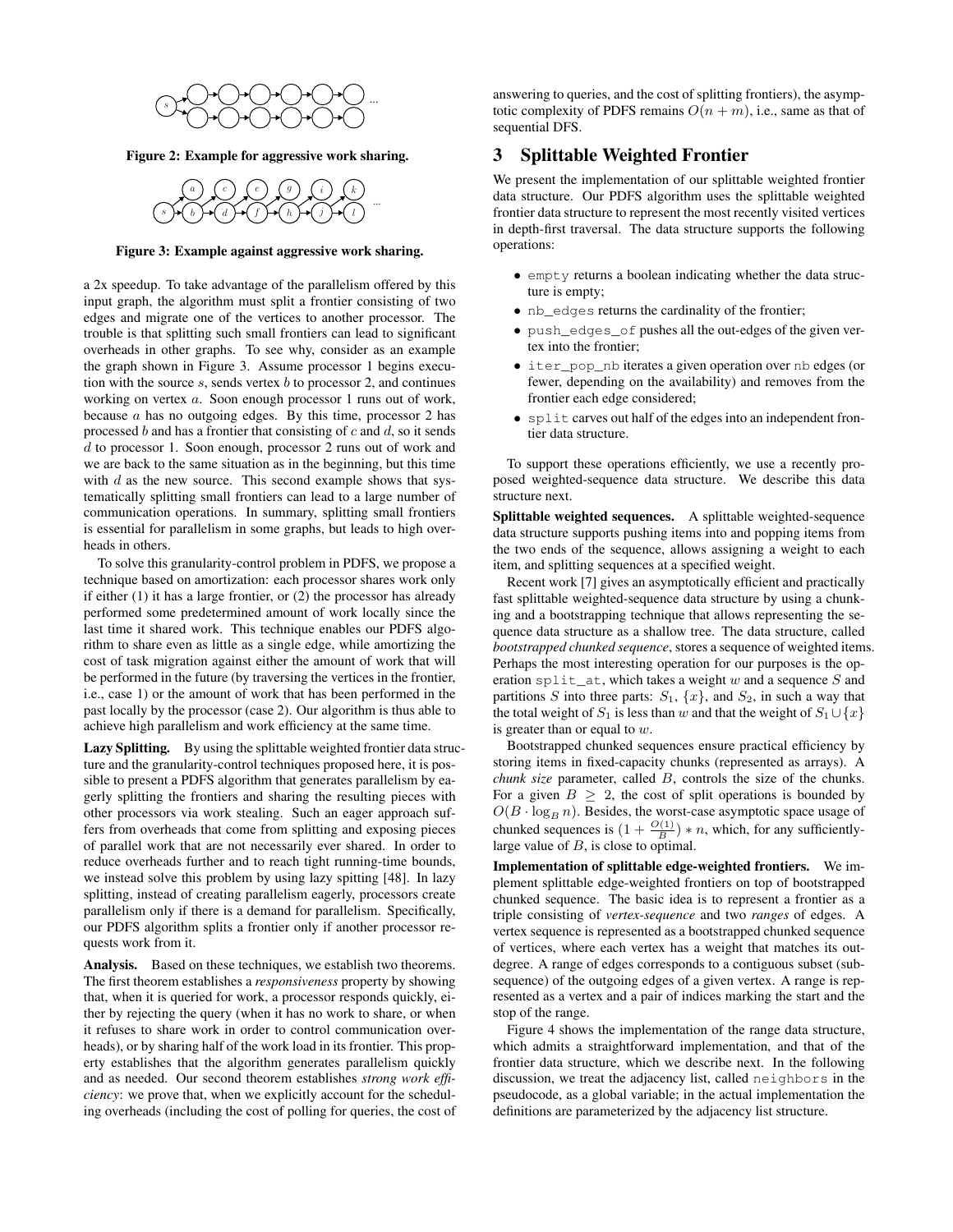```
bag<int> neighbors[nb_vertices] // adjacency lists
class range
  int vertex; int low; int hi;
  range() { vertex = 0; low = 0; hi = 0 }
  weight() { return hi-low }
  void split_at(int w, range& other)
    other.vertex = vertex
    other.low = low + w
    other.hi = hi
    hi = low + wint iter_pop_nb(int nb, body_type body)
     where body_type = void body(int src, int dst)
    if nb == 0 then return 0nb = min(nb, hi-low)int stop = low + nb
    for k = 1ow to stop-1
     body(vertex, neighbors[vertex][k])
    low = stopreturn nb
class frontier
  weighted_seq<int> vs; range r1; range r2;
  frontier()
    vs = weighted\_seq<int>(fun v \rightarrow degree(v))r1 = range()r2 = \text{range(1)}int degree(int vertex)
    return neighbors[vertex].size()
  range full range(int vertex)
    return range(vertex, 0, degree(vertex))
  int nb_edges()
    return vs.weight() + r1.weight() + r2.weight()
  bool empty()
   return nb_edges() == 0
  void push_edges_of(int vertex)
    if degree(vertex) > 0
     vs.push(vertex)
  void split(frontier& other)
    int w = (nb_e dges() + 1) / 2if w \leq r1. weight ()
      r1.split_at(w, other.r1)
    else if w \le r2. weight ()
      r2.split_at(w, other.r1)
    else
      w = r1.weight()
      other.r2 = r2int v;
      vs.split_at(w, v, other.vs)
      r2 = full\_range(v)r2.split_at(w - vs.nb_eedges(), other.r1)
  int iter_pop_nb(int nb, body_type body)
   nb -= r1.iter_pop_nb(nb, body)
    while nb > 0 && not vs.empty()
      int vertex = vs.pop()
      int deg = degree(vertex)
      if deq \leq nbrange r = full_range(vertex)
       nb -= r.iter_pop_nb(nb, body)
      else
        r1 = full_range(vertex)
        nb -= r1.iter_pop_nb(nb, body)
        return nb
    nb -= r2.iter_pop_nb(nb, body)
    return nb
```


```
const int D // controls the frequency of polling
const int K // controls the eagerness of work sharing
// global shared array for marking visited vertices
bool visited[nb_vertices] = { false, false, ... }
void parallel_dfs_thread()
 frontier fr = frontier()
 int nb = 0while true do
   if fr.empty()
     if traversal completed()
       return
     nb = 0acquire(&fr)
   else
     if has_incoming_query()
       int sz = fr.nb_edges()
       if (sz > K) || (nb > K && sz > 1)
         reply(fun (frontier* other_fr) →
                fr.split(*other_fr))
         nh = 0else
         reject_query()
     nh +=fr.iter_pop_nb(D, fun(v,target)→
        if (not visited[target]
            && cas(&visited[target], false, true))
           fr.push_edges_of(target))
```
#### Figure 5: PDFS code executed by each processor.

The operation frontier constructs an empty frontier. The operation nb\_edges returns the number of edges in the frontier, computed as the total weight of the vertex-sequence plus the sum of the width of the two ranges. The operation empty returns whether the number of edges in the frontier is nonzero. The operation push\_edges\_of pushes the vertex given to the vertex-sequence if it has outgoing edges associated with it.

The operation split transfers half—the smaller half in case the cardinality is not even— of the edges to another frontier data structure, which is assumed to be initially empty; it leaves the other half in place. The operation is implemented as follows. If the first range contains at least half of the edges, we simply split this range and transfer a subrange to the other frontier. Else, if the second range contains at least half of the edges, we tranfer the appropriate subrange from it. Otherwise, we need to split the sequence of vertices. First, we transfer all of the second range to the other frontier. Then, we split the sequence of vertices in three parts: vertices that remain in the vertex-sequence, vertices that go into the vertex-sequence of the other frontier, and one vertex which contains the median edge. We consider the full range of edges associated with this vertex and split this range at the appropriate position, storing the left subrange into the second range of the current frontier and storing the right subrange into the first range of the other frontier.

The function iter\_pop\_nb iterates over at most nb edges, popping them from the frontier as it processes them. It returns the number of edges effectively processed. The edges considered are first picked from the first range, then from the edges associated with the vertices stored in the vertex sequence, and finally from the second range. Note that if a vertex has a large arity, it is possible that only a fraction of its edges are processed; in such case, the remaining edges are placed into the first range, which must be empty in this case. The challenge in implementing this function is that efficiency is critical in the loop over the edges—we are careful to limit the number of operations performed compared with the corresponding loop in the sequential DFS algorithm.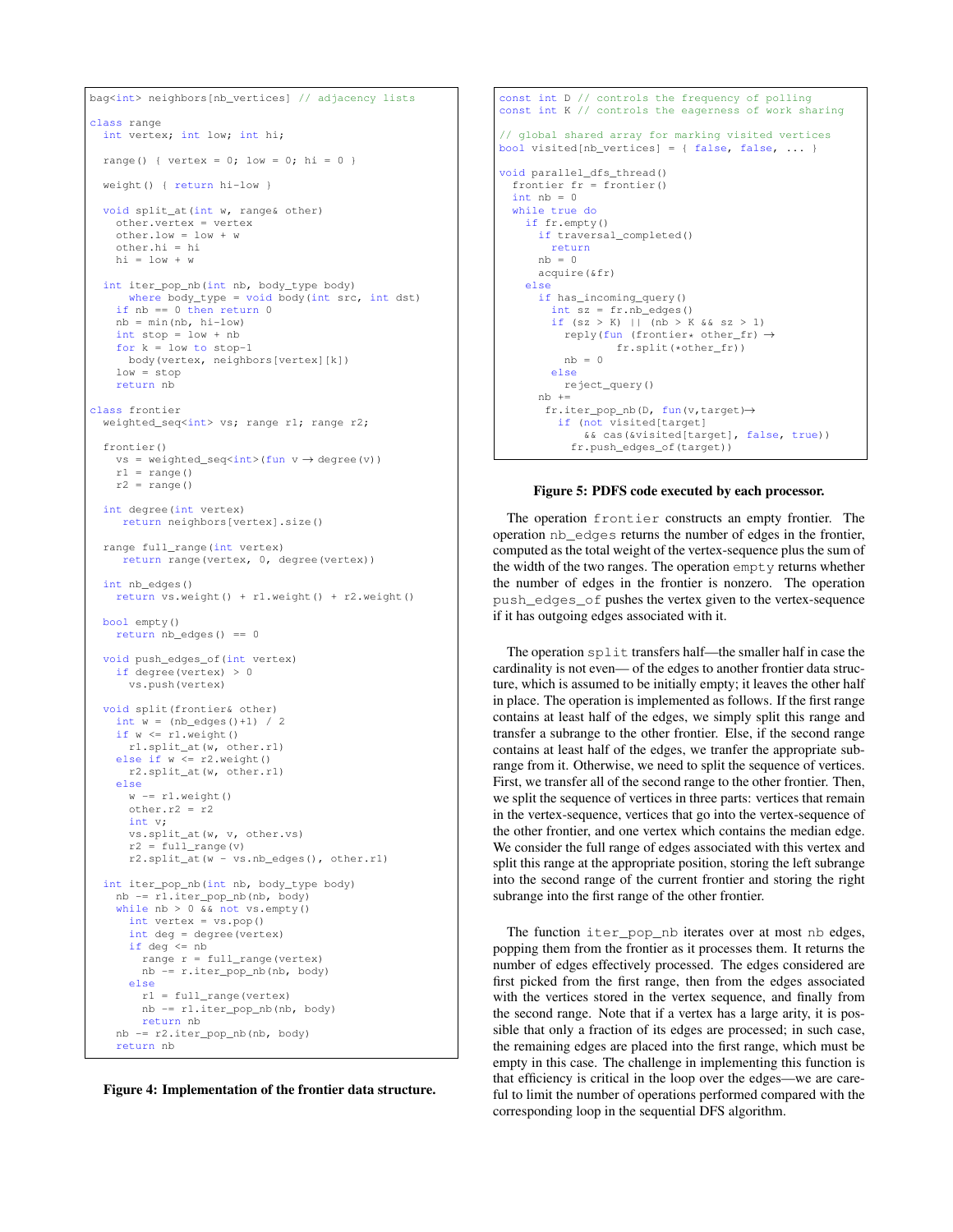# 4 Parallel Depth-First Search

Our PDFS algorithm uses the splittable weighted frontier data structure to represent the most recently visited vertices in depth-firstsearch or the frontier. The basic idea behind our algorithm is to distribute the most recently visited vertices, i.e., the frontier, across the processors, each of which holds its portion of the frontier in a local splittable weighted frontier data structure and explores the graph in a depth-first manner starting from the frontier. In order to perform effective load balancing and granularity control, each processor alternates between two phases: *working* and a *load-balancing*. In the working phase, the processor removes some number of vertices from its frontier, visits them, and adds their neighbors to its frontier. The number of vertices removed is determined by the polling parameter, written as D. In the load-balancing phase, the processor performs either one of two actions based on whether the frontier is empty or not.

- Case 1: the frontier is empty. If the traversal is not complete, the processor requests work from another processor by sending that processor a work-request message.
- Case 2: the frontier is nonempty. If it has an incoming work-request message, the processor responds to the request by either sending work or rejecting the request.

The processor responds positively to a work request from another processor only if the processor has done sufficiently large amount of work or if the processor has sufficiently many vertices in its frontier to make sharing worthwhile. The "sufficiency" condition is guided by a granularity parameter, written as  $K$ .

Crucial to the effectiveness of the algorithm is the choice of the polling and granularity parameters,  $D$  and  $K$  respectively. To ensure effective load balancing, the polling parameter  $D$  should be just large enough to amortize the cost of polling for queries. The granularity parameter  $K$  should be just large enough to amortize the cost of splitting and communicating work.

Figure 5 shows the pseudo-code for the algorithm being executed by each of the processors taking part in a run of our PDFS. We assume the graph to be represented by an adjacency list and use an array of booleans, which we call visited, to mark the vertices that have been visited. Each processor maintains the portion of the frontier that it is working on and keeps track in a variable named nb of the number of edges the processor has processed since the previous load balancing operation. When the local frontier is empty, termination is tested by calling the function traversal\_completed. Until the traversal is complete, each processor is busy performing one of three actions: (1) it is working on its own frontier, or (2) it is requesting work from another processor by calling a function named acquire in order to make queries to busy processors, or (3) it is responding to a work query.

A processor with an empty frontier calls the blocking function acquire, passing it the address of its frontier so that target processor may directly transfer data into the frontier. In the load balancing scheme that we consider, the acquire function targets a single processor at a time, blocks until an answer is received, and repeats until obtaining work. While acquiring work, the processor rejects any incoming query from other processors —this behavior can be implemented, e.g. by writing a dummy value into the query cell, so as to prevent any query to be made.

To work on its frontier, the processor visits the edges in its frontier and adds the outgoing edges of each visited vertex to its frontier. To test whether a vertex is visited, the processor first executes a conventional read. If the vertex appears to be previsouly unvisited, it performs an atomic compare-and-swap (CAS) operation to mark the vertex visited.

In order to perform load balancing actions, each processor calls the function has incoming query after visiting  $D$  edges. If it finds an incoming query from an idle processor, the processor needs to reply to the query either by rejecting it, using the function reject\_query, or by transfering work, using the function reply. The latter is presented using a callback argument, which allows the processor to obtain the address of the empty frontier data structure where it should migrate edges.

A processor that finds an incoming query from an idle processor accepts to share its frontier only if either of the following conditions hold: (1) its frontier contains more than  $K$  edges, or (2) it has locally processed more than  $K$  edges since the last work transfer (and it has at least one edge to send). The first condition corresponds to the classical granularity-based approaches to amortizing cost of thread creation by charging to the amount of work that *will be* performed by the DFS algorithm on that frontier. As we described earlier, however, the first condition alone does not successfully expose the parallelism available in the graph. The second condition solves this problem by amortizing the cost of thread creation to the work that *has already been performed* locally by checking that it has processed at least  $K$  many edges. This bi-directional (future and past) amortization technique thus allows us to create threads for work that may be tiny, yet still amortize the cost of thread creation.

The PDFS traversal terminates when the frontiers of all processors become empty. The termination-detection problem is essentially orthogonal to our discussion, so we only describe it briefly. A naive approach is to rely on a global atomic counter, keeping track of the number of processors with a nonempty frontier (for details, see [20], Section 2.2). While this approach may work well on small machines with a few dozen processors, we expect that scaling up to a larger number of processors would require a more advanced termination detection strategy, for example one based on hypercube or lifeline network graphs [42], in order to distribute among several processors the effort of checking whether all processors have run out of work. In our implementation, we use a refinement of the naive approach.

### 5 Analysis

We next present an analysis of our PDFS algorithm that takes into account important scheduling costs, such as the time to create parallel threads (splitting frontiers and forking jobs) and the time to communicate (polling on queries). We prove that our algorithm, while also ensuring good load balance by splitting the work of a busy processor equally when demanded by another, is able to achieve work efficiency by amortizing those potentially large costs.

We consider the usual RAM model, where each instruction takes constant time to execute, except for scheduling-related instructions, for which we introduce two specific parameters, called  $C_{\text{fork}}$  and  $C_{pol}$ , as described next.

Definition 5.1 *Our analysis uses the following parameters:*

- n *and* m *denote the number of vertices and edges in the graph.*
- P *denotes the number of processors (cores).*
- C*fork is an upper bound on the cost of transfering a frontier (but excluding the cost of splitting the frontier).*
- C*poll is an uppert bound on the cost of polling and responding to a query (but excluding the cost of splitting and transfering the frontier).*
- B denotes the size of a chunk in vertex-sequences  $(B \geq 2)$ .
- D *is a positive integer controlling the frequency of polling.*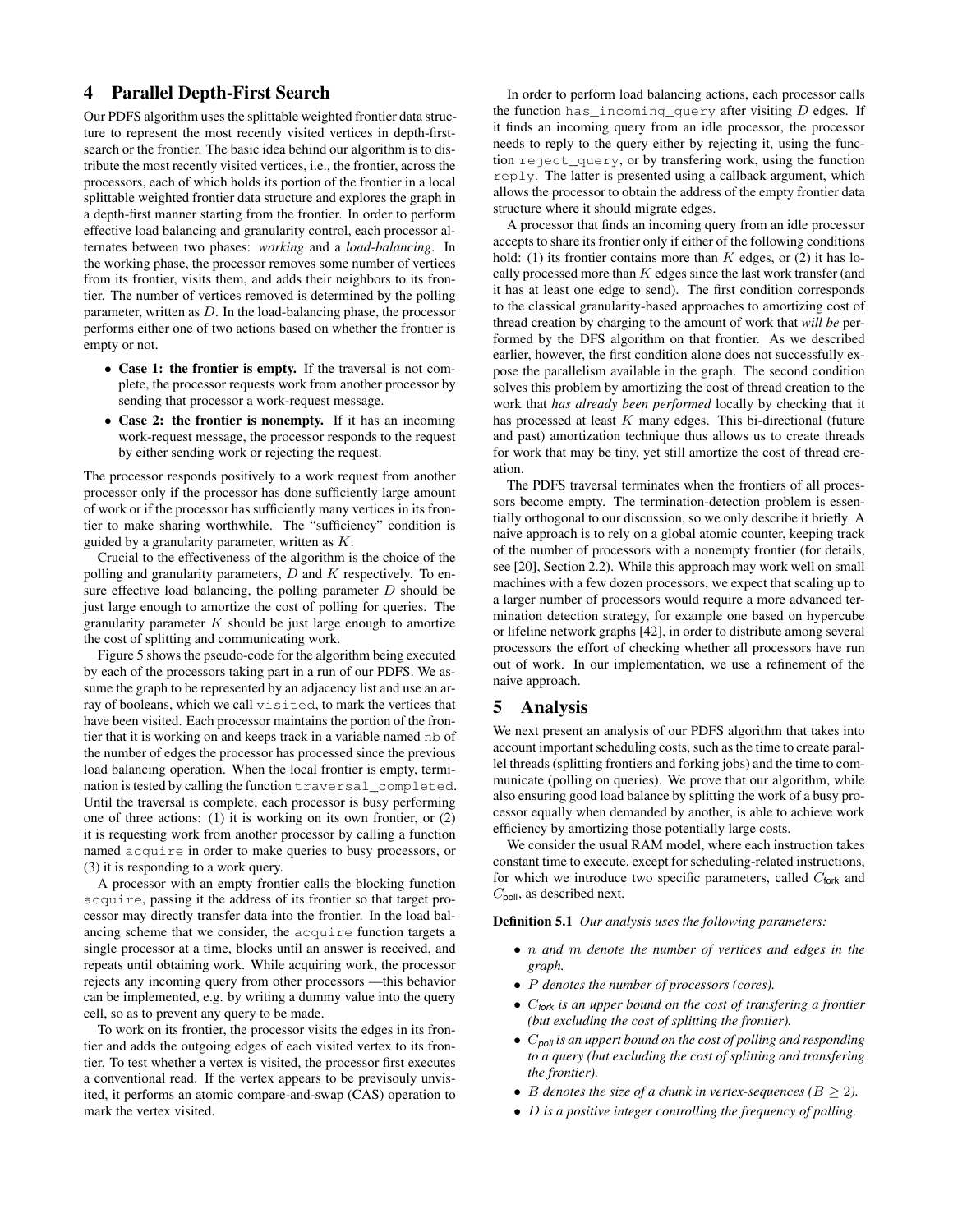• K *is a positive integer controlling the eagerness of work sharing.*

Below, we call size of a frontier (and write  $f$ ) for the number of edges stored in the frontier considered.

We begin with results on the frontier data structure. Based on the known bounds of the vertex-sequence data structure, and since basic operations on ranges are constant time, it is straightforward to prove the following theorem.

Theorem 5.1 (Efficiency of the frontier data structure) *Our frontier data structure admits the following bounds:*

- *The allocation of an empty frontier is*  $O(B)$ *.*
- $\bullet$  *nb\_edges is*  $O(1)$ *.*
- $push\_edges\_of$  *is*  $O(1)$ *.*
- split *is*  $O(B \log_B v)$ *, where v is the number of vertices stored.*
- split *is also*  $O(B \log_B f)$ *, where* f *is the size of the frontier, i.e. the number of edges it contains, because the frontier only stores vertices with positive outdegree.*
- iter\_pop\_nb *costs* O(1) *per edge enumerated (plus the cost of the function processing the edges).*
- *The asymptotic space usage is*  $(1 + \frac{O(1)}{B}) * f$ *, close to optimal.*

For PDFS, we first establish a responsiveness property of our load balancing scheme. This property ensures that parallelism is generated quickly, when needed (as requested by idle processors).

Theorem 5.2 (Responsiveness) *If a processor receives a query, then it either rejects it within a delay*  $D + O(1)$ *, or it responds by sharing work within a delay*  $D + O(B \log_B n)$ *.* 

PROOF. If the processor receiving the query is running the function acquire, then it rejects the query in  $O(1)$ . If it is already serving a query (possibly performing a split operation), then its query cell is occupied and it cannot receive a new query. If a processor is working on its frontier, then it processes at most D edges before it polls. When a processor polls and finds an incoming query, it either rejects it, after a delay  $O(1)$ ; or it splits its frontier, and does so in time  $O(B * \log_B v)$  with  $v \leq n$ , according to Theorem 5.1.  $\Box$ 

We next establish two key lemmas to bound the number of split operations and to bound the total cost of the split operations involved in a PDFS execution.

### Lemma 5.3 (Maximal number of frontier split operations) *Our PDFS algorithm performs at most*  $\frac{3m}{K}$  *split operations.*

PROOF. For this proof, we introduce a per-processor potential function satisfying the following properties: (1) the potential is always nonnegative; (2) when inserting an edge into the frontier, the potential increases by at most  $\frac{3}{K}$  units; (3) when removing an edge from the frontier, the potential does not increase; (4) when splitting a frontier to share work with another processor, the total potential decreases by at least one unit. Overall, since at most  $m$  edges can be inserted into the frontiers in any PDFS execution, the total increase in potential is at most  $\frac{3m}{K}$ . Since every split operation decreases the total potential by at least one unit, there can be at most  $\frac{3m}{K}$  splits.

Consider a processor having a frontier storing  $f$  edges and a local variable nb. We define its potential, written  $\phi(f, nb)$ , as the value

 $\frac{1}{K}(f + nb + 2 \cdot (f - \frac{K}{2})^+)$ , where  $(x)^+$  denotes  $max(0, x)$ . We next prove the desired properties.

(1) The potential is always nonnegative, because  $f \geq 0$  and  $nb \geq 0$ . (2) When inserting an edge into the frontier, f increases by one; the increase in potential is  $\phi(f + 1, nb) - \phi(f, nb) \leq \frac{3}{K}$ . (3) When removing an edge from the frontier, nb increases by one and  $f$  decreases by one; the potential does not increase because  $\phi(f - 1, nb + 1) - \phi(f, nb) \leq 0$ . (4) It remains to consider the case of a split, for which we wish to prove that the total potential decreases by at least one unit. Considering the potential of the sender and that of the receiver, the goal is to prove:  $\phi(f, nb)$  +  $\phi(0,0) \geq 1 + \phi\left(\left\lceil\frac{f}{2}\right\rceil,0\right) + \phi\left(\left\lfloor\frac{f}{2}\right\rfloor,0\right)$ . This inequality is equivalent to:  $\frac{nb}{K} + \frac{2}{K} \left( (f - \frac{K}{2})^+ - (\frac{f}{2}) - \frac{K}{2} \right)^+ - (\frac{f}{2}) - \frac{K}{2} + \frac{K}{2} + \frac{K}{2}$ There are two conditions under which a split operation may be triggered:  $f > K$  or  $nb > K$ . We consider each case separately.

First, assume  $f > K$ . In this case, we have  $f \ge \lceil \frac{f}{2} \rceil \ge \lfloor \frac{f}{2} \rfloor \ge$  $\frac{K}{2}$ . The desired inequality is equivalent to:  $\frac{nb}{K} + \frac{2}{K} \cdot (f - \lceil \frac{f}{2} \rceil \lfloor \frac{f}{2} \rfloor + \frac{K}{2}$ )  $\geq$  1, which is true since  $f = \lceil \frac{f}{2} \rceil + \lfloor \frac{f}{2} \rfloor$  and  $\frac{h}{K} \geq 0$ . Second, assume nb > K. We have  $\frac{h}{K} \ge 1$ . Thus, to establish the desired inequality, it suffices to show:  $(f - \frac{K}{2})^+$  –  $(\lceil \frac{f}{2} \rceil - \frac{K}{2})^+ - (\lfloor \frac{f}{2} \rfloor - \frac{K}{2})^+ \ge 0$ . To see why this inequality holds, we distinguish two cases. If  $\lfloor \frac{f}{2} \rfloor \geq \frac{K}{2}$ , then the inequality simplifies to  $\frac{K}{2} \ge 0$ . Otherwise, we have  $\lfloor \frac{f}{2} \rfloor < \frac{K}{2}$ , in which case  $(\lfloor \frac{f}{2} \rfloor - \frac{K}{2})^+ = 0$ , and we are able to conclude by observing that:  $(f - \frac{K}{2})^+ \geq (\lceil \frac{f}{2} \rceil - \frac{K}{2})^+$ .

In summary, both conditions that may trigger a split operations ensure that the total potential decreases by at least one unit.  $\Box$ 

Lemma 5.4 (Maximal cost of the split operations) *The total cost of all split operations in a PDFS execution is*  $O(\frac{mB \log_B(4K)}{K})$ .

PROOF. Due to space limitation, the details of the proof are not included here; they may be found in the technical appendix<sup>1</sup>. The proof follows a potential analysis similar to that of the previous lemma. The potential function, written  $\Phi$ (nb, f), is defined as:

 $\frac{rB(\ln\!+\!f)}{K}\log_{B}K\, +$  if  $f\leq\frac{K}{2}$  then  $0$  else  $rB(\frac{a}{K}f-\log_{B}f-b)$ 

where  $a = 2 \log_B K + 6 \log_B 2$  and  $b = 4 \log_B 2$ , and where r is such that the cost of the split of a frontier of size  $f$  is bounded by  $rB \log_B f$ . We prove, in particular, that each edge insertion increments the potential by no more than  $\frac{3rB}{K} \log_B(4K)$  units.

We are now ready to establish our work-efficiency theorem. The theorem shows that our algorithm is asymptotically work efficient with respect to serial DFS and that the potentially expensive costs (in particular,  $C_{\text{fork}}$  and  $B \log_B 4K$ ) are amortized by the parameters  $K$  and  $D$ , which can be set to sufficiently-large values to ensure limited load balancing overheads.

Theorem 5.5 (Work efficiency) *The total work performed by PDFS is bounded by:*

$$
O\left(n + \left(1 + \frac{C_{\text{fork}}}{K} + \frac{C_{\text{pool}}}{\text{min}(D, K)} + \frac{B\log_B(4K)}{K}\right)m + BP\right).
$$

*When all parameters are fixed, the total work is*  $O(n + m)$ *.* 

PROOF. Consider the pseudo-code in Figure 5. The operations that contribute to the total work are: (0) the allocation of the frontier data structures; (1) the calls to  $acquire$ ; (2) the polling operation and possibly its subsequent rejection of the incoming query; (3) the splitting of the frontier; (4) the delivery of the splitting frontier;

<sup>&</sup>lt;sup>1</sup>Proof appendix available from: http://deepsea.inria.fr/pdfs-sc15.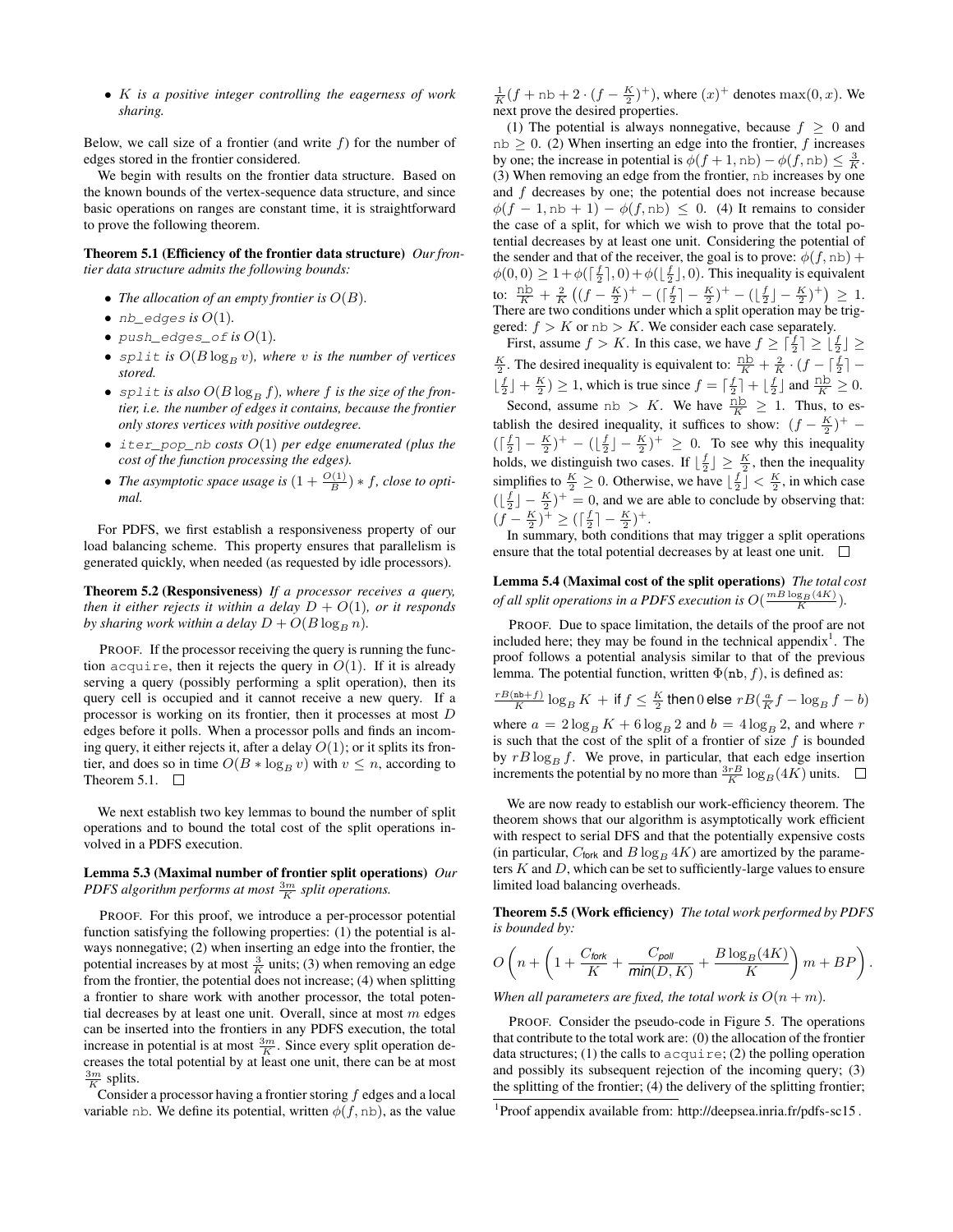(5) the popping of edges from the frontier and read of the status of the target vertex; (6) the addition of new vertices into the frontier. To analyse the cost of each of these contributions, keep in mind the result of Lemma 5.3, which bounds the number of split operations by  $\frac{3m}{K}$ . In particular, the total number of calls to acquire is bounded by  $\frac{3m}{K} + O(P)$ , because there is one initial call per processor, and then each call to acquire many only return as a result of a split operation.

For contribution (0), the initialization of each frontier costs  $O(B)$ , so the total cost is  $O(BP)$ . For (1), since each call to acquire costs  $O(1)$  work, and since there are at most  $\frac{3m}{K} + P$  such calls, the total work associated with acquire is thus  $O(\frac{3m}{K}+P)$ . For (2), observe that a polling operation, of cost  $C_{pol}$ , takes place either after D edges have been processed, or immediately after receiving a frontier. Thus, the total work induced is  $O(\frac{m}{D}C_{\text{pol}} + \frac{3m}{K}C_{\text{pol}})$ , which is,  $O(m \frac{C_{\text{pol}}}{\min(D,K)})$ . For (3), we exploit Lemma 5.4, which shows that the total cost of split operations is  $O(\frac{mB\log_B(4K)}{K})$ . For (4), we multiply the cost  $C<sub>fork</sub>$  with the maximal number of splitting operations; thus, the total cost of forks is  $O(\frac{3m}{K}C_{\text{fork}})$ . For (5), extracting each edge from the frontier costs  $O(1)$  by Theorem 5.1, and checking the target vertex of each edge also costs  $O(1)$ , so the total cost is  $O(m)$ . For (6), adding each vertex to the frontier costs  $O(1)$ , also by Theorem 5.1, so the total cost is  $O(n)$ . Summing up all costs involved gives the bound stated in the theorem.  $\Box$ 

### 6 Implementation and Experiments

### 6.1 Implementation and Experimental Setup

We implemented our benchmarking program in C++, using Pthreads to realize parallelism. At runtime, our benchmarking program first loads the input graph and then spawns one Pthread for each processor in the machine. For the implementation of our PDFS algorithm, we start each of the Pthreads running an instance of the parallel\_dfs\_thread function (shown in Figure 5). To begin the graph traversal, we populate the frontier of one arbitrary processor with the source vertex. We implemented the load balancing functions has\_incoming\_query, reply, acquire, and reject\_query using a simple protocol that bears close resemblance to the one that is used by the private-deques work-stealing algorithm [6]. In the protocol, work-request and acknowledgement messages are sent and received via the atomic-cell structures provided by the std::atomic library of C++11.

Recall that our spilttable weighted frontier data structure depends on an underlying bootstrapped chunked sequence data structure. For this underlying structure, we used the same C++ implentation that we used in the experimental evaluation of our own bootstrapped chunked sequence [7].

The implementation represents graphs using the "compressed adjacency list", in which vertices are labeled with natural numbers in the range  $[0, \ldots, n-1]$ , where *n* is the number of vertices in the input graph. In this representation a graph is represented as a single array of 32-bit or 64-bit cells (depending on the size of graph). The array starts with a sequence of offsets, with one offset per vertex, followed by a sequence of vertex ids. The offset entry in the first sequence for vertex  $v$  marks the starting position in the second sequence for the list of outgoing edges of  $v$ .

For the experiments, we use a few parameters that are specific to the target system architecture (but not specific to the input). The constant  $D$  is used to amortize the cost of a single read and therefore essentially any moderately large constant (in the hundreds) reduces the overhead to less that  $1\%$ . In our implementation,  $D$  is set to 256. The constant  $K$  is used to amortize the cost of coordination

with the scheduler and communication between threads, which involves several reads and writes. Therefore a constant slightly larger than  $D$  suffices to reduce the overheads approximately to less than 1%. In our implementation  $K$  is set to 1024. In chunked sequences, we use chunks of size  $B = 32$ , except for the first layer of the data structure which, as an optimization, uses chunks of size 1024. With these parameters, the cost of a split on a frontier of size  $f$  is of the form  $O(1024 + 32 \log_{32} f)$ . The constant factors involved are relatively small thanks to the use of highly-optimized *memcpy* operations for manipulating the chunks.

Our experience with modern multicore machines, which are equipped with non-uniform memory architecture (NUMA), show that allocation policy can have a significant impact on performance. We therefore control allocation by determining the memory bank (in NUMA machines, there is typically one memory bank per chip) at which objects are allocated. For sequential programs, we allocate all pages on the memory bank closest to the chip, which runs the program. This policy gives the best performance by placing the objects at the closest possible location in memory. For parallel programs, we allocate pages across memory banks in a round-robin fashion, thereby balancing memory traffic across chips; this policy appears to give the best performance for parallel runs.

We compiled all programs with GCC version 4.9.1, using optimizations -O2 -march=native. For the measurements, we considered an Ubuntu Linux machine with kernel v3.2.0-58-generic. For scalable heap allocation, we used tcmalloc from gperftools version 2.4. Our benchmark machine has four Intel E7-4870 chips and 1Tb of RAM. Each chip has ten cores and shares a 30Mb L3 cache. The main main memory of the machine is distributed across four banks: one per chip. Each core runs at 2.4Ghz and has 256Kb of L2 cache and 32Kb of L1 cache. Additionally, each core hosts two SMT threads, giving a total of eighty hardware threads. However, to avoid complications with hyperthreading, we did not use more than forty threads.

In order to reduce the impact of noise on our results, we average our measurements over 10 runs. In a few cases, the noise in a single run was as high as 10%, but in other cases, noise was below 5%. Sequential runs showed negligible variance.

#### 6.2 Input Graphs

Table 1 summarizes graph inputs.

We considered the following large publicly available graphs that come from data that was sampled from the real world. The *orkut*, *livejournal*, *twitter* and *friendster* graphs describe social networks [31, 1]. The *wikipedia* (as of 6 February 2007), *Freescale1*, and *cage15* graphs are taken from the University of Florida sparsematrix collection [21]. The *rgg* ( $n = 23$ ), *delaunay* ( $n = 24$ ), *usa* (full), and *europe* (full) graphs are taken from DIMACS challenge problems [2, 3].

We also consider a set of synthetic graphs that we selected to range from moderately to highly parallelizeable. For these graphs, we assign each vertex a unique, randomly chosen number in the range  $[0, \ldots, n-1]$ . This random assignment prevents accidental effects of alignment from our measurements.

The *square-grid* and *cube-grid* graphs are directed grids in twoand three-dimensional space in which each vertex has 2 and 3 outgoing edges, respectively. The *random-arity-100* graph is a uniform random graph, with average arity 100 on every vertex. The *complete-bin-tree* graph is a perfect binary tree. The *rmat24* and *rmat27* graphs are synthetic graphs with power-law distribution degrees [16]. The former was generated using settings  $a = 0.5$ ,  $b =$  $c = 0.1$ , and  $d = 0.3$ , and the latter with  $a = 0.57$ ,  $b = c = 0.19$ and  $d = 0.05$ .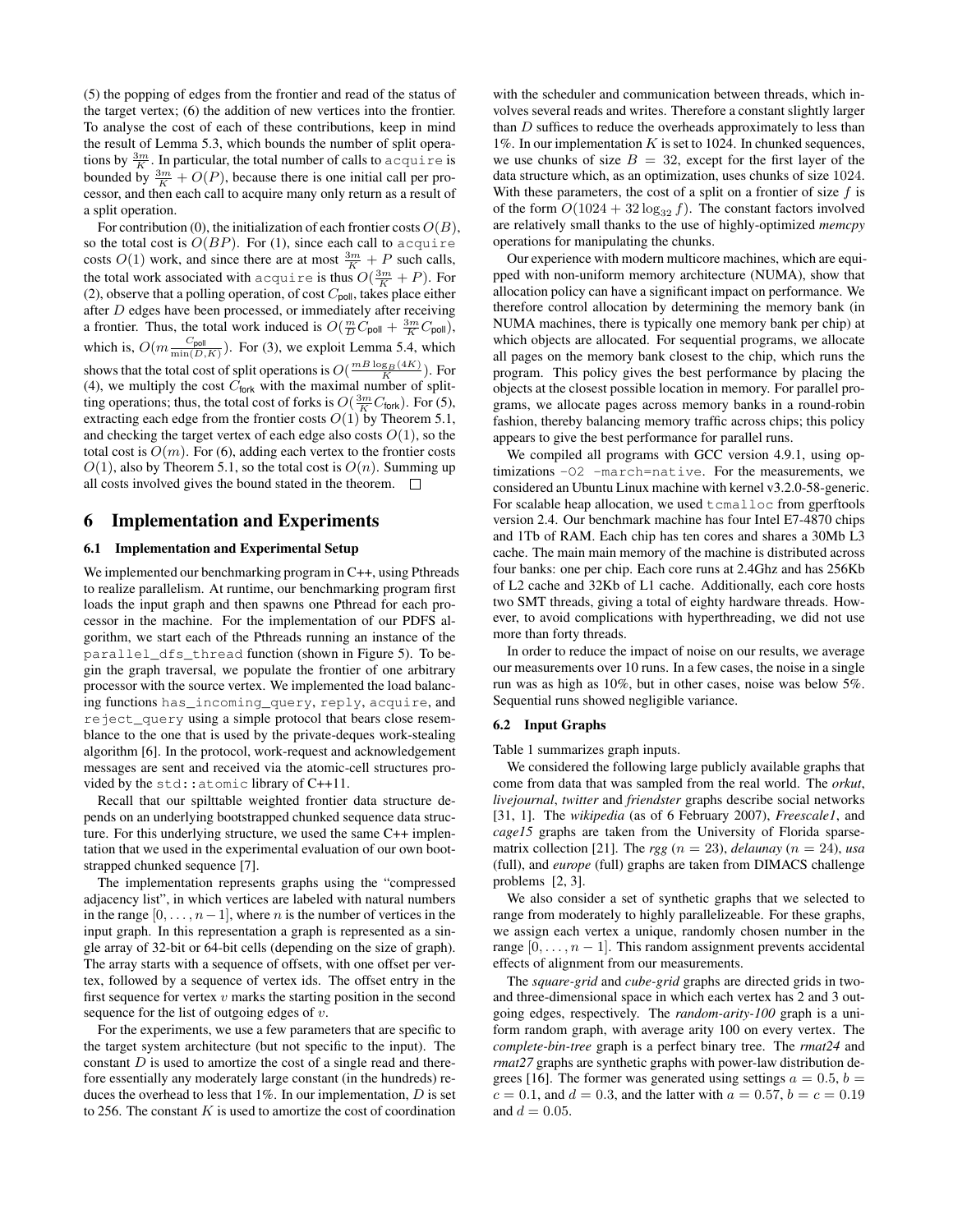| graph             | vertices         | edges | vertices | edges   | max               | seq.DFS             | <b>PDFS</b> | <b>PDFS</b> | <b>PDFS</b>        | seq.DFS          | <b>PDFS</b>           |
|-------------------|------------------|-------|----------|---------|-------------------|---------------------|-------------|-------------|--------------------|------------------|-----------------------|
|                   | (m)              | (m)   | seen     | seen    | dist.             | (s)                 | 1-core      | (s)         | vs seq.            |                  | $(mEdge/s)$ (mEdge/s) |
| orkut             | 3.1              | 117   | $>99\%$  | 100%    | 7                 | 0.97s               | $+34%$      | 0.06s       | 15.7x              | 121              | 1902                  |
| livejournal       | 4.8              | 69    | 91%      | 99%     | 14                | 1.13s               | $+49%$      | 0.06s       | 18.2x              | 60               | 1093                  |
| twitter           | 42               | 1468  | 84%      | 96%     | 15                | 24.29s              | $+68\%$     | 1.19s       | 20.4x              | 58               | 1191                  |
| friendster        | 125              | 1806  | 52%      | $>99\%$ | 28                | 55.91s              | $+29\%$     | 2.16s       | 25.8x              | $\overline{32}$  | 831                   |
| cage15            | 5.2              | 99    | 100%     | 100%    | 49                | 1.25s               | $+42%$      | 0.07s       | 17.4x              | 79               | 1378                  |
| Freescale1        | 3.4              | 19    | 99%      | $>99\%$ | 122               | 0.24s               | $+73%$      | 0.03s       | 8.4x               | $\overline{77}$  | 642                   |
| wikipedia-2007    | 3.6              | 45    | 67%      | 93%     | 459               | 0.73s               | $+42%$      | 0.05s       | 15.6x              | 58               | 902                   |
| rgg               | 8.4              | 127   | $>99\%$  | $>99\%$ | 1.5k              | 1.24s               | $+42%$      | 0.16s       | 7.7x               | $\overline{103}$ | 795                   |
| delaunay          | $\overline{17}$  | 101   | 100%     | 100%    | 1.6k              | 1.30s               | $+50%$      | 0.09s       | 15.0x              | $\overline{77}$  | 1163                  |
| usa               | $\overline{24}$  | 58    | $>99\%$  | 100%    | 6.3k              | 1.31s               | $+52%$      | 0.09s       | 14.5x              | 44               | 646                   |
| europe            | 51               | 108   | 100%     | 100%    | 17k               | 2.62s               | $+50\%$     | 0.16s       | 16.1x              | 41               | 667                   |
| $trees-10k-10k$   | 100              | 100   | 100%     | 100%    | 2                 | 7.08s               | $+60\%$     | 0.43s       | 16.6x              | 14               | 234                   |
| random-arity-100  | 1.0              | 100   | 100%     | 100%    | $\overline{4}$    | 0.89s               | $+29%$      | 0.05s       | $\overline{19.2x}$ | 112              | 2158                  |
| rmat27            | $\overline{17}$  | 119   | 34%      | 98%     | 6                 | 3.31s               | $+45%$      | 0.15s       | 21.7x              | $\overline{35}$  | 767                   |
| $phases-10-d-2$   | 33               | 93    | 100%     | 100%    | 10                | 13.24s              | $+6%$       | 0.41s       | 32.6x              | 7.0              | 230                   |
| rmat24            | 17               | 120   | 90%      | 98%     | 13                | 6.44s               | $+56%$      | 0.29s       | 22.1x              | 18               | 403                   |
| $phases-20-d-100$ | $\overline{5.0}$ | 475   | 100%     | 100%    | $\overline{20}$   | 6.42s               | $+26%$      | 0.23s       | 28.2x              | $\overline{74}$  | 2089                  |
| complete-bin-tree | 134              | 134   | $>99\%$  | 100%    | $\overline{26}$   | $\overline{33.10s}$ | $+12%$      | 2.12s       | 15.6x              | 4.1              | 63                    |
| cube-grid         | 33               | 99    | 100%     | 100%    | 960               | 10.37s              | $+50%$      | 0.44s       | 23.7x              | 9.6              | 226                   |
| trees-524k        | 200              | 200   | 100%     | 100%    | 381               | 15.49s              | $+49%$      | 0.89s       | 17.4x              | 13               | 224                   |
| square-grid       | $\overline{50}$  | 100   | 100%     | 100%    | 14k               | 13.36s              | $+53%$      | 0.58s       | 23.0x              | 7.5              | 172                   |
| par-chains-100    | $\overline{50}$  | 50    | 100%     | 100%    | 500 <sub>k</sub>  | 17.95s              | $+29%$      | 0.73s       | 24.6x              | 2.8              | 69                    |
| trunk-first       | 10               | 10    | $>99\%$  | 100%    | 10.0 <sub>m</sub> | 3.15s               | $+30\%$     | 4.13s       | 0.8x               | 3.2              | 2.4                   |
| par-chains-2      | 50               | 50    | 100%     | 100%    | 25m               | 17.62s              | $+28%$      | 11.35s      | 1.6x               | 2.8              | 4.4                   |
| chain             | 50               | 50    | 100%     | 100%    | 50 <sub>m</sub>   | 17.45s              | $+29%$      | 22.79s      | 0.8x               | 2.9              | 2.2                   |

Table 1: Input graphs description, raw execution times for the baseline algorithms and for our parallel algorithms, and throughput.



Figure 7: Example synthetic graph: phases-4-d-4.

The *chain* graph is a single, long path. The *par-chains-*x graphs are different instantiations of the pattern shown in Figure 2, where  $x$  denotes the number of independent maximal chains originating from the root. The *trunk-first* graph is an instance of the challenge graph shown in Figure 3. The graph *trees-524k* is a generalization of the former: it consists of a main chain of length 381, where each vertex has 524,288 outedges.

The *trees-10k-10k* graph is a tree with two levels, in which the root node is connected to 10k children and each of these child nodes connects to 10k leaf nodes. This graph tests the ability of the algorithms to exploit parallelism in the lists of neighbors of the vertices. The *phases-*x*-d-*y graphs are instances of the structure shown in Figure 7. These graphs generalize the idea of the grids, thus allowing us to have an even smaller number of frontiers (e.g., 10, or 20), and control the arity of the vertices (e.g., 2, or 100). In the graph, *phases-10-d-2*, each of the 10 frontiers contains 3.3 million vertices and each vertex has arity 2, except one particular vertex in each frontier, which is linked to all the vertices in the next frontier (and thus has arity 3.3 million). The goal of these graphs is to stress the need for splitting the frontier according to the number of edges and not just the number of vertices.

#### 6.3 Comparison with Baseline Sequential DFS

We first compare our algorithm to an implementation of the sequential DFS algorithm, which serves as the baseline throughout the paper. We carefully optimized our implementation of the sequential DFS, for example, by using a fixed-capacity array for storing vertices. Using a fixed-capacity array enables excluding overheads associated with array-resize operations; realistic implementations of DFS often rely on resizable stacks in order to limit the space usage.

The left half of the graph reports, for each graph traversal from the source vertex, the number of reachable vertices and edges, and the maximal distance from the source over all reachable vertices. The right half of the table reports results on sequential DFS and our PDFS.

An important property of our algorithm, as proved in Section 5, is that it controls scheduling overheads by using a novel frontier data structure and by using amortization techniques. To validate the theory, we measured our PDFS algorithm on a single core, which allows measuring some part of the total work that our parallel algorithm performs during parallel runs. This measure does not include the cost of splitting and migrating frontiers, but includes the cost of using the frontier data structure, the cost of regularly polling on queries, and the cost due to the NUMA allocation policy employed in non-sequential runs. The single-core run thus gives us a lower bound to the work overheads of our PDFS algorithm. The data reported in the column labeled "PDFS 1-core" in Table 1 shows that the overheads compared with the baseline are 40% on average. We separately verified that half of this overhead is due to the NUMA round-robin allocation policy. Thus, the overhead due to the use of the frontier data structure and polling is approximately 20% on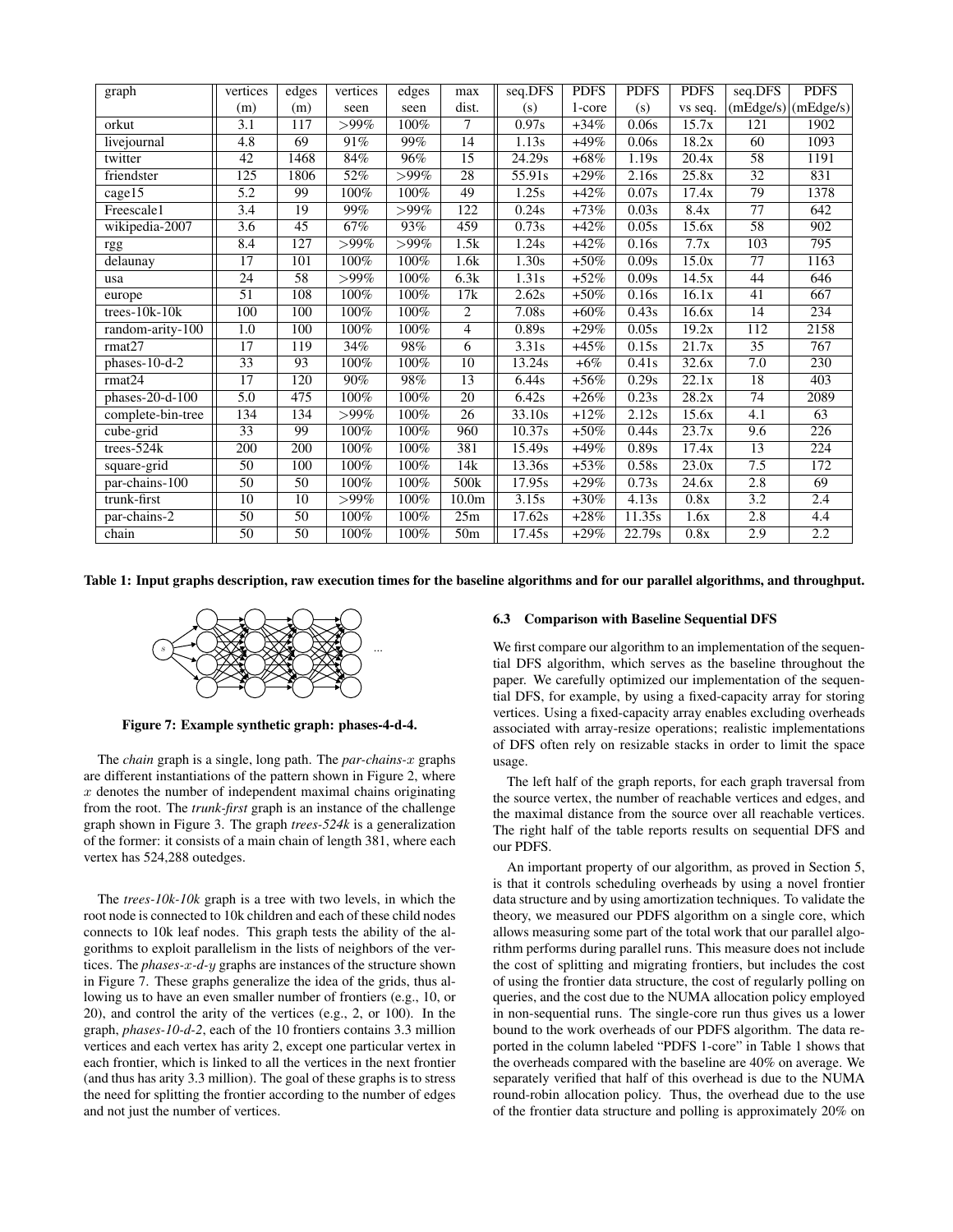

Figure 6: Speedup relative to sequential DFS. Parallel runs use 40 cores. Each graph is annotated by its diameter D.

average, which we consider to be acceptable.

The speedups achieved by our PDFS are good, overall, considering the effect of the overheads imposed by the frontier and NUMA allocation. On the real-world graphs, the speedups range from 7.7x to 25.8x and, on synthetic graphs, from 0.8x to 32.6x. Our PDFS achieves good speedups on challenge graphs, such as *par-chains* $x$ , where parallelism is so scarce that most other algorithms achieve no speedup at all. Moreover, our PDFS achieves excellent speedups on the grid graphs, given that the grid graphs have comparatively high diameter and expose a comparatively moderate amount of parallelism when compared to small-world graphs with a similar footprint in memory.

The throughput (expressed in million of edges processed per second) in sequential DFS varies significantly between graphs, as shown in the column labeled "seq.DFS (mEdge/s)" in Table 1. This variance has at least three explanations: (1) the measure mEdge/s does not take into account the number of vertices, although they account for work, (2) graphs with higher density benefit from better locality in the processing of the adjacency lists, and (3) graph with fewer vertices have a smaller visited array and hence benefit from fewer cache misses when accessing its cells.

#### 6.4 Comparison with Other Parallel Algorithms

In addition to an optimized implementation of the serial DFS algorithm, which serves as our baseline, we compare our algorithm to existing state of art in parallel unordered DFS, and in parallel BFS algorithms. The comparison with the BFS algorithms is not quite an "apples-and-apples" comparison, because there are substantial differences between parallel BFS and DFS algorithms. For example, depending on the application, one algorithm may be used when the other may not be applicable. The comparison, nevertheless, gives us another data point, and can be important in applications where either an ordered DFS or BFS can be used. We describe below the algorithms compared and the implementations used.

• Cong et al's algorithm [20]. Since there is no publicly available implementation of this algorithm, we implemented it ourselves and thoroughly optimized the implementation. We implemented batches of vertices by fast, fixed-capacity stacks, each storing 32 vertex ids (other capacities lead to worse performance). For load balancing we used the stateof-the-art concurrent-deque algorithm proposed by Chase and Lev [17].

- The parallel breadth-first search (PBFS) algorithm of the Problem Based Benchmark Suite (PBBS) [14]. We used publicly-available sources and the Cilk Plus scheduler provided with GCC [28].
- Ligra's direction-optimizing parallel BFS algorithm [45]. This algorithm was first proposed by Beamer [11]. We used the publicly-available Ligra sources and the Cilk Plus scheduler provided with GCC. Ligra optimizes performance for small-world graphs (e.g., social-network graphs) by switching between traversal of the out-edges of the frontier and traversal of the out-edges of the unvisited vertices depending on the relative size of the frontier. It has been shown that this technique can improve performance dramatically in small-world graphs; it can, however, lead to slowdowns in other graphs.

Figure 6 shows speedup results for our PDFS, Cong's PDFS, PBBFS PBFS, and Ligra with respect to the baseline (sequential DFS). We next discuss the most important aspects of these results.

Comparison with Cong's PDFS. Considering PDFS results (Figure 6), we observe that our algorithms outperforms Cong et al's algorithm on all graphs, except for one (*complete-binary-tree*), which is balanced and regular. On a few graphs, our PDFS slightly outperforms Cong et al's algorithm: on *twitter* (+6.5%) and *friendster* (+6.6%), and on *cube-grid* (+5.7%). On other graphs, our PDFS significantly outperforms Cong et al's algorithm by more than 15%, and by as much as a 9.8x on *Freescale1*, and a 32x on the *trees-524k* graph. We also observe that Cong et al's batching strategy induces noticeable overheads in certain graphs, such as parallel chains. Overall, we attribute our higher speedups (1) to our ability to exploit parallelism at the edge level, where Cong et al do not, and (2) to our load balancing operations that can transfer half of the frontier—not just a small constant number of vertices, and (3) to our algorithm's ability to limit scheduling overheads by using our amortization techniques.

Comparison with PBFS. Comparing the speedups of PDFS vs PBFS, we observe that our algorithm is faster in all but one case. The only case where PBFS performs better is for the perfect binary tree graph, for which synchronizing all the processors at each of the log n phases actually helps PBFS achieve a close-to-optimal load balancing in this specific situation. At the other end of the spectrum, on the *par-chains-100* graph, in which every BFS frontier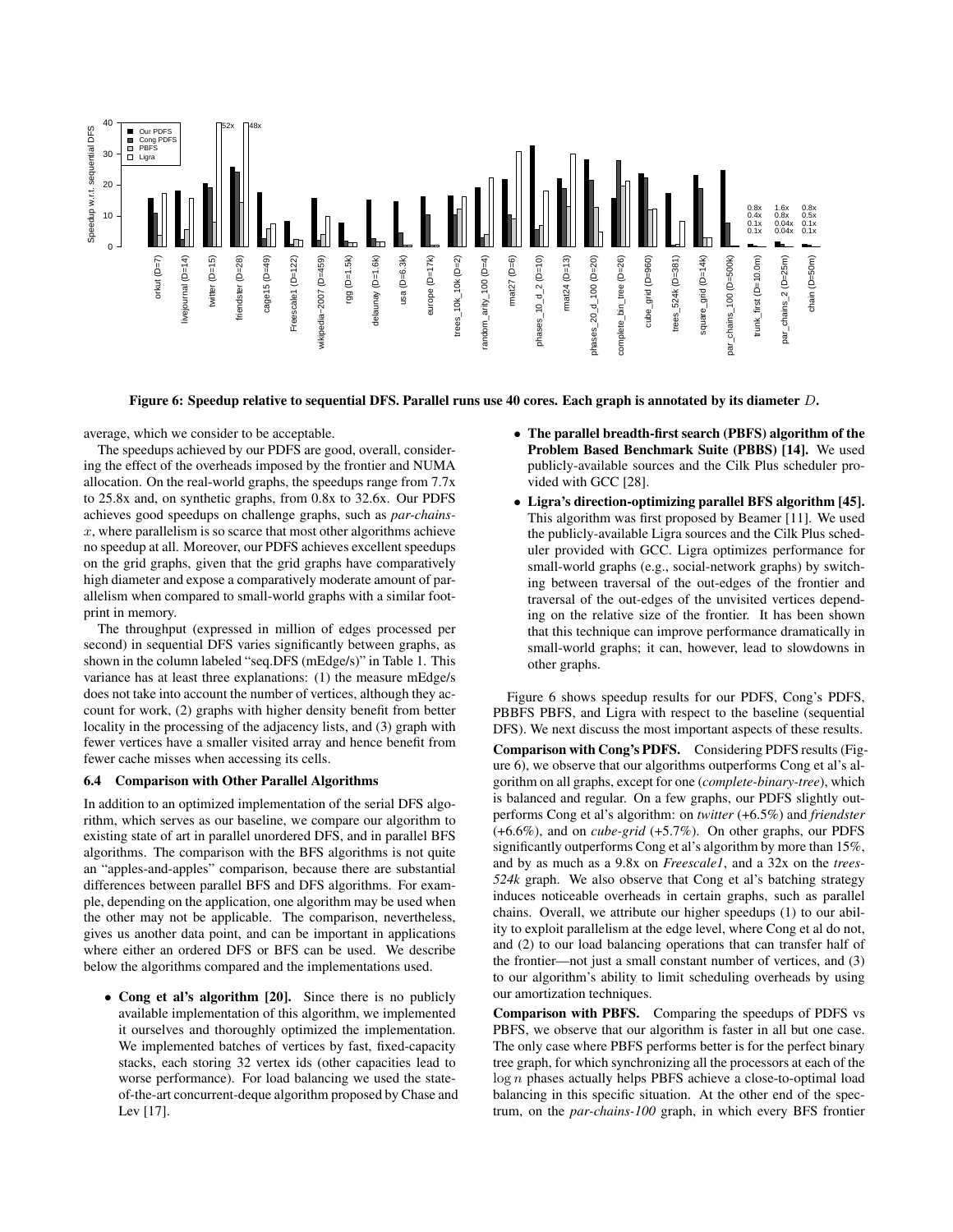stores exactly 100 vertices (not enough to take advantage of parallelization), PBFS runs in 67s, slower than the DFS baseline which runs in 17.95s, whereas our PDFS runs in 0.73s, thus exhibiting a speedup of 24.6x. Overall, our PDFS algorithm runs 91x faster than PBFS on this worst-case graph. In general, even though results are not always as extreme, our results confirm that, as expected, PDFS typically outperforms PBFS significantly on large diameter graphs.

Comparison with Ligra. Our PDFS delivers performance that is either comparable to or better than Ligra's in all but three graphs. The benefits of PDFS are most clearly visible on large diameter graphs, e.g., in road-network graphs PDFS is 22x faster that Ligra. On the *twitter* and *friendster* graphs, Ligra achieves superlinear speedups (above 40x) with respect to the sequential DFS baseline. On these graphs, Ligra is able to avoid processing all the edges, whereas the DFS baseline and our PDFS algorithm process every edge. Ligra also outperforms our algorithm on the *rmat* graphs. On these three graphs, which Ligra specifically targets, Ligra has a 2x advantage over our PDFS. This comparison shows that our PDFS significantly outperforms Ligra in large-diameter graphs and remains competitive with Ligra in most other cases. The only exceptions are a few graphs with very small diameter, where Ligra holds the advantage. (Remark: the Ligra paper [45] reports results on the *twitter*, *rmat24*, and *rmat27* graphs; the speedups reported there differ from our results because the Ligra paper uses a direction-optimizing BFS as baseline, whereas we use sequential DFS.)

### 6.5 Exploiting locality

Graph-search algorithms are broadly used in garbage collectors to identify reachable memory objects. Research on garbage collection shows that DFS outperforms BFS (e.g., [29, 27]), partly because allocators typically allocate parent and child objects side by side in the heap, which gives DFS better locality. Some parallel scheduling techniques, such as the work-stealing technique used by our PDFS algorithm, have been shown to approximate the locality of sequential algorithms well partly because they minimize the number of computation migrations [4]. To determine whether our PDFS algorithm can take advantage of the locality exhibited by the serial DFS algorithm, we perform the following experiment: for each graph, we relabel (offline) the out-edges of each vertex to occur in the same order in which they are visited by our sequential DFS. We then measure the improvement in performance due to this relabeling, both for sequential and parallel DFS. Figure 8 shows the results in terms of speedup with respect to the original layout. This relabeling always improves performance, sometimes dramatically. For the real-world graphs, performance increase from 20% to 3.6x. For synthetic graphs, we even observe improvements that are as high as 45x. The self-relative improvement is, for all real-world graphs but one (*Freescale1*), relatively similar for parallel DFS and for sequential DFS. This shows that the parallelization of DFS essentially preserves the benefits of locality. These result suggests that our PDFS algorithm may indeed benefit, like sequential DFS, from better intra-graph locality.

### 7 Related Work

We discussed the most closely related work earlier in the paper. In this section, we discuss a number of other related work.

Work-efficient BFS. Leiserson and Shardl present a work-efficient algorithm for parallel BFS [32]. Their approach is based on a splittable bag data structure that can be used to represent the vertices in the frontier. In terms of operations supported, the main difference between our data structure and the bag data structure is that our frontier data structure supports edge-weighted balanced split

operations, whereas the bag data structure supports approximately balanced splits in terms of the number of vertices. In terms of the internal structure, the data structures are quite different: we rely on a bootstrapping techniques whereas the bag data structure is more like a binomial tree. As part of our evaluation, we considered the Leiserson and Schardl implementation [32] but decided not to present these results here, because, for the graphs considered here, it was slower than the PBFS algorithm used in our evaluation; this finding is consistent with earlier ones [45].

Concurrent steal-half work queues. Hendler and Shavit propose a concurrent data structure that supports constant-time push and pop along with logarithmic-time split [26]. Our work shows that steal half using private work queues is also a viable approach. Moreover, by relying on private rather than concurrent access, we are free to use a queue structure, such as the one described in prior work [7], that offers low constant factors and asymptotically efficient operations, both in time and space. Moreover, the concurrent steal-half algorithm does not ensure that splits are amortized over sufficient work, and, as such, concurrent steal half faces the granularity-control challenges that were described in Section 2.

Hybrid algorithms. Recent work has shown benefits of using combinations of different traversal strategies. The KLA graphprocessing system features a traversal algorithm that switches adaptively between PBFS (level synchronous) and PDFS (asynchronous) traversals to accelerate certain graph algorithms, such as PageRank and k-core decomposition [25]. Beamer et al [11] and subsequently Shun and Blelloch [45] propose using direction-optimizing BFS for applications, such as graph search, PageRank, connected components, radii estimation, etc.

Parallel garbage collection. In Chapter 14 of their book, Jones et al survey a number of studies of parallel garbage collection [29]. The survey identifies three mark-sweep collectors that use PDFS during the mark phase. To tame overheads, the algorithms proposed by Endo et al [22] and Siebert [47] rely on batching schemes that bear resemblance to the batching scheme proposed by Cong et al. The algorithm proposed by Flood et al [23] uses concurrent perworker deques. Each of these algorithms relies on sharing work at the level of vertices rather than at the level of edges. In particular, Flood's algorithm relies on sharing vertices one at a time, whereas the others share half of what is locally available at a time. However, unlike our PDFS, the ones that share half do not ensure that splits are amortized over enough work. As such, these algorithms face the granularity-control challenges that were described in Section 2.

Architecture-specific optimizations. Recent research proposes certain optimizations for improving performance of graph traversals on multicore platforms. The first class of optimizations seek to hide some of the latency of cache misses: Cher et al [18] present a prefetching technique for accelerating the mark phase of a parallel mark-sweep garbage collector, and Chhugani et al [19] use prefetching to accelerate their parallel BFS. The second class of optimizations concerns the efficiency of tracking which vertices have been visited already: Chhugani et al [19] exploit certain properties of the Nehalem architecture to eliminate the need for atomic operations. The third class of optimizations use locality-aware scheduling to accelerate PBFS traversals on machines with non-uniform memory [19, 35]. These architecture-specific optimizations are largely orthogonal to our frontier representation and amortization techniques. On the one hand, each such optimization can be viewed as a particular improvement on our algorithms. On the other hand, none of these optimizations address the main algorithmic challenges identified in Section 2.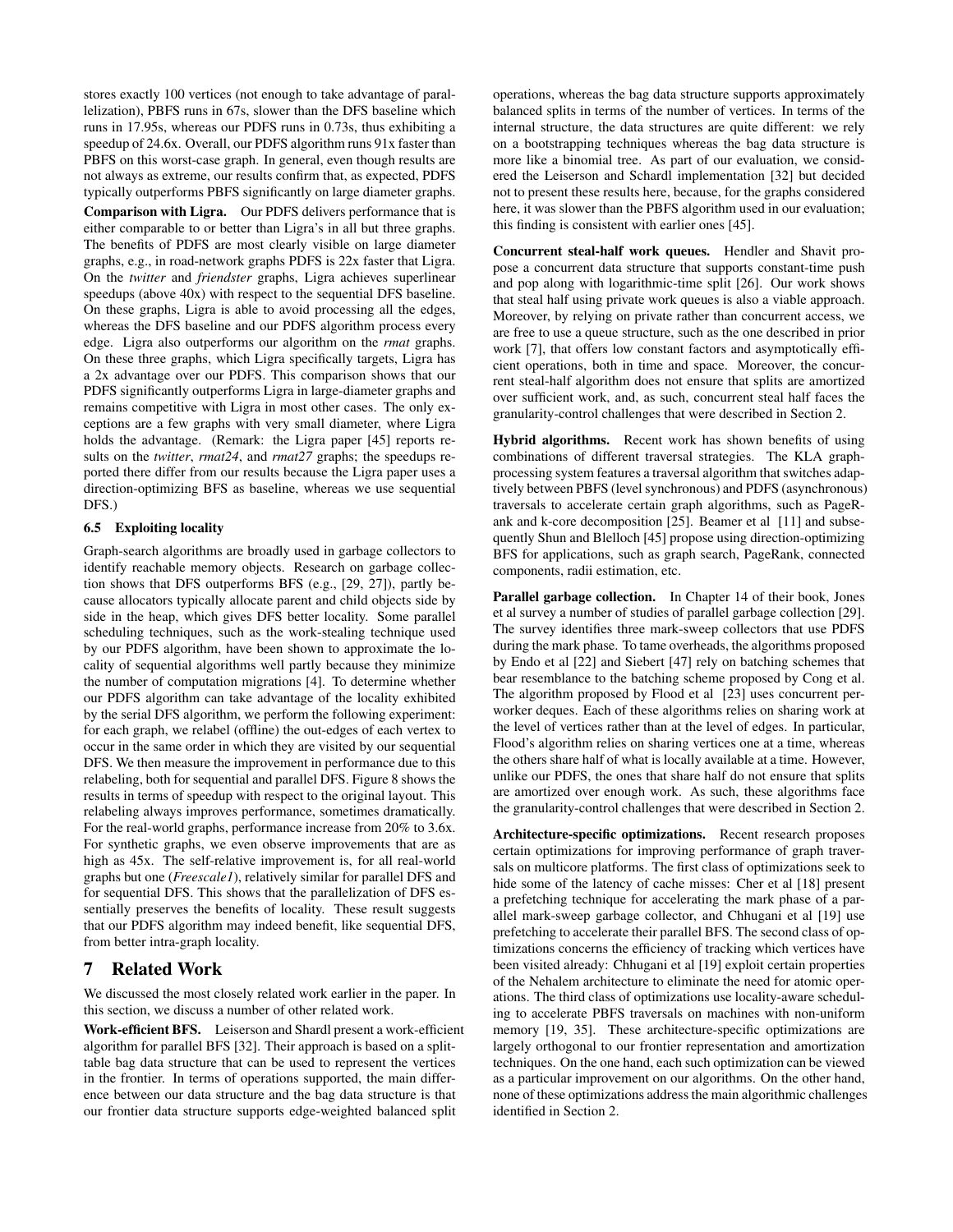

Figure 8: Speedup obtained when considering graphs with vertices relabeled in DFS order, compared with the performance of the same algorithm on the original graph. Parallel runs use 40 cores. Each graph is annotated by its diameter  $D$ .

### 8 Conclusion

We presented a provably work-efficient parallel algorithm for unordered DFS that delivers good practical performance. The techniques behind the algorithm include bounding the overheads of scheduling, such as thread-creation and load balancing, by amortization and by using a novel data structure for representing frontier sets. The data structure enables fast operations at both the level of vertices and edges by using a hierarchical representation and supports balanced split operations to create parallelism as needed. Our empirical evaluation shows that the algorithm performs well for a wide range of graphs including graphs with high diameter, and graphs with relatively little parallelism. The algorithm is also able to take advantage of the natural locality in certain graph layouts.

## 9 Acknowledgments

We thank Julian Shun for his help in using Ligra sources and producing Ligra results reported in our experimental evaluation. This research is partially supported by the European Research Council under grant number ERC-2012-StG-308246 , and by the National Science Foundation under grant numbers CCF-1320563 and CCF-1408940.

## 10 References

- [1] Stanford large network dataset collection. http://snap.stanford.edu/.
- [2] The  $9^{th}$  dimacs implementation challenge, 2013. http://www.dis.uniroma1.it/challenge9/.
- [3] The  $10^{th}$  dimacs implementation challenge, 2014. http://www.cc.gatech.edu/dimacs10/.
- [4] U. A. Acar, G. E. Blelloch, and R. D. Blumofe. The data locality of work stealing. *Theory of Computing Systems (TOCS)*, 35(3):321–347, 2002.
- [5] U. A. Acar, A. Charguéraud, and M. Rainey. Oracle scheduling: Controlling granularity in implicitly parallel languages. In *ACM SIGPLAN Conference on*

*Object-Oriented Programming, Systems, Languages, and Applications (OOPSLA)*, 2011.

- [6] U. A. Acar, A. Charguéraud, and M. Rainey. Scheduling parallel programs by work stealing with private deques. In *PPoPP '13*, 2013.
- [7] U. A. Acar, A. Charguéraud, and M. Rainey. Theory and practice of chunked sequences. In *ESA 2014*, volume 8737 of *LNCS*, pages 25–36. Springer Berlin Heidelberg, 2014.
- [8] V. Agarwal, F. Petrini, D. Pasetto, and D. A. Bader. Scalable graph exploration on multicore processors. In *Conference on High Performance Computing Networking, Storage and Analysis, SC 2010, New Orleans, LA, USA, November 13-19, 2010*, pages 1–11, 2010.
- [9] A. Aggarwal, R. J. Anderson, and M. Kao. Parallel depth-first search in general directed graphs. *SIAM J. Comput.*, 19(2):397–409, 1990.
- [10] D. A. Bader and K. Madduri. Designing multithreaded algorithms for breadth-first search and st-connectivity on the cray MTA-2. In *2006 International Conference on Parallel Processing (ICPP 2006), 14-18 August 2006, Columbus, Ohio, USA*, pages 523–530, 2006.
- [11] S. Beamer, K. Asanović, and D. Patterson. Direction-optimizing breadth-first search. In *SC '12*, pages 12:1–12:10, Los Alamitos, CA, USA, 2012. IEEE.
- [12] R. Berrendorf and M. Makulla. Level-synchronous parallel breadth-first search algorithms for multicore and multiprocessor systems. In *FC '14*, pages 26–31, 2014.
- [13] G. E. Blelloch, P. Cheng, and P. B. Gibbons. Room synchronizations. In *SPAA '01*, pages 122–133. ACM, 2001.
- [14] G. E. Blelloch, J. T. Fineman, P. B. Gibbons, and J. Shun. Internally deterministic parallel algorithms can be fast. In *PPoPP '12*, pages 181–192, New York, NY, USA, 2012. ACM.
- [15] R. D. Blumofe and C. E. Leiserson. Scheduling multithreaded computations by work stealing. *J. ACM*,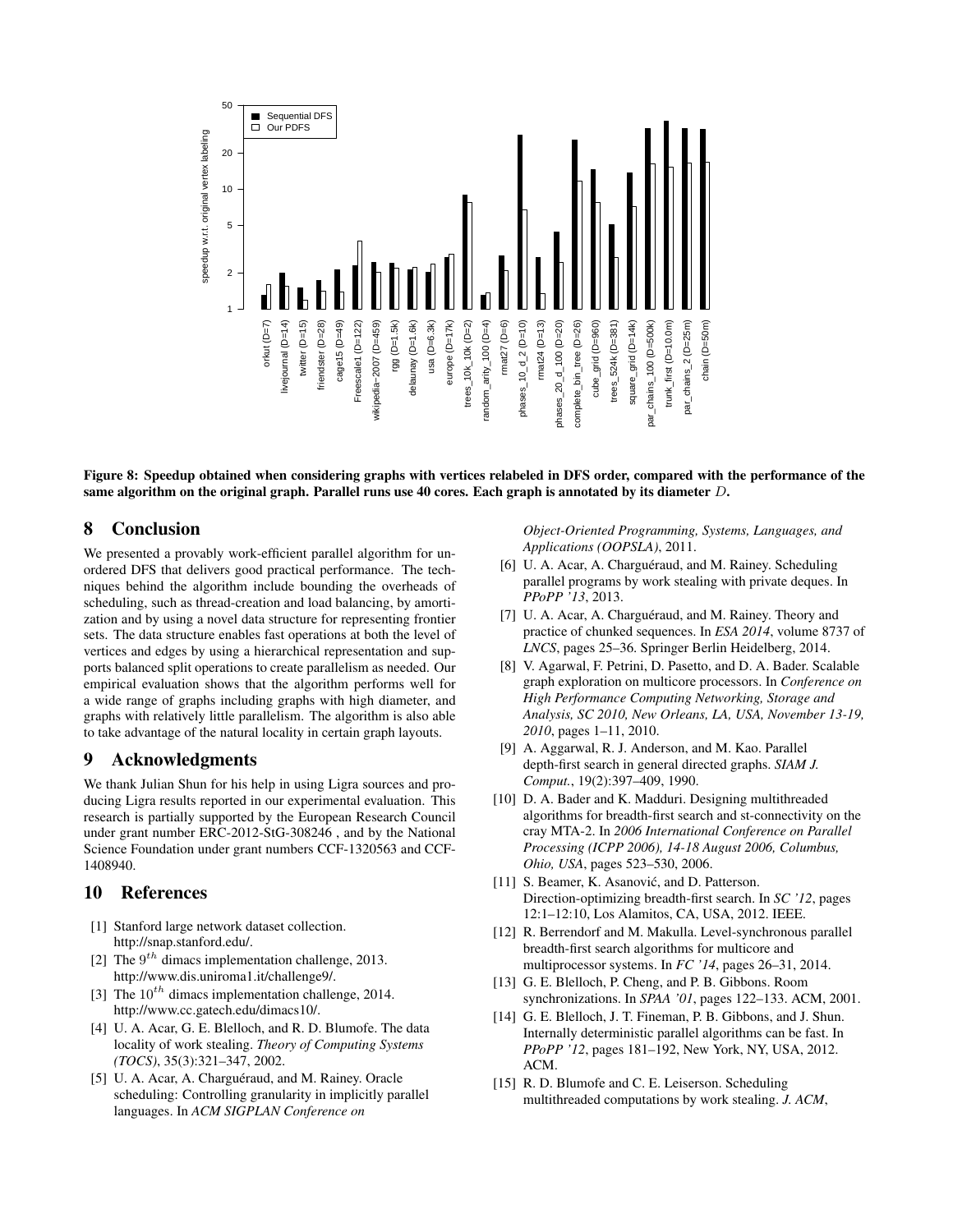46:720–748, Sept. 1999.

- [16] D. Chakrabarti, Y. Zhan, and C. Faloutsos. R-mat: A recursive model for graph mining. In *SIAM SDM*, 2004.
- [17] D. Chase and Y. Lev. Dynamic circular work-stealing deque. In *SPAA '05*, pages 21–28, 2005.
- [18] C.-Y. Cher, A. L. Hosking, and T. Vijaykumar. Software prefetching for mark-sweep garbage collection: hardware analysis and software redesign. In *ASPLOS '04*, volume 38, pages 199–210. ACM, 2004.
- [19] J. Chhugani, N. Satish, C. Kim, J. Sewall, and P. Dubey. Fast and efficient graph traversal algorithm for cpus: Maximizing single-node efficiency. In *IPDPS '12*, pages 378–389. IEEE, 2012.
- [20] G. Cong, S. B. Kodali, S. Krishnamoorthy, D. Lea, V. A. Saraswat, and T. Wen. Solving large, irregular graph problems using adaptive work-stealing. In *ICPP*, pages 536–545, 2008.
- [21] T. A. Davis. University of florida sparse matrix collection, 2010. Available at
	- http://www.cise.ufl.edu/research/sparse/matrices/.
- [22] T. Endo, K. Taura, and A. Yonezawa. A scalable mark-sweep garbage collector on large-scale shared-memory machines. In *SC '97*, pages 48–48. IEEE, 1997.
- [23] C. H. Flood, D. Detlefs, N. Shavit, and X. Zhang. Parallel garbage collection for shared memory multiprocessors. In *JVM '01*, 2001.
- [24] T. Hagerup. Planar depth-first search in o(log n) parallel time. *SIAM J. Comput.*, 19(4):678–704, 1990.
- [25] Harshvardhan, A. Fidel, N. M. Amato, and L. Rauchwerger. KLA: A new algorithmic paradigm for parallel graph computations. In *PACT '14*, pages 27–38, New York, NY, USA, 2014. ACM.
- [26] D. Hendler and N. Shavit. Non-blocking steal-half work queues. In *PODC '02*, pages 280–289, 2002.
- [27] X. Huang, S. M. Blackburn, K. S. McKinley, J. E. B. Moss, Z. Wang, and P. Cheng. The garbage collection advantage: improving program locality. In *Proceedings of the 19th Annual ACM SIGPLAN Conference on Object-Oriented Programming, Systems, Languages, and Applications, OOPSLA 2004, October 24-28, 2004, Vancouver, BC, Canada*, pages 69–80, 2004.
- [28] Intel. Cilk Plus. http://www.cilkplus.org/.
- [29] R. Jones, A. Hosking, and E. Moss. *The garbage collection handbook: the art of automatic memory management*. Chapman & Hall/CRC, 2011.
- [30] V. Kumar and V. Rao. Parallel depth first search. part ii. analysis. *International Journal of Parallel Programming*, 16(6):501–519, 1987.
- [31] H. Kwak, C. Lee, H. Park, and S. Moon. What is twitter, a social network or a news media? In *WWW '10*, pages 591–600. ACM, 2010.
- [32] C. E. Leiserson and T. B. Schardl. A work-efficient parallel breadth-first search algorithm. SPAA '10, pages 303–314, New York, NY, USA, 2010. ACM.
- [33] A. Mislove, M. Marcon, K. P. Gummadi, P. Druschel, and B. Bhattacharjee. Measurement and analysis of online social networks. In *SIGCOMM '07*, pages 29–42. ACM, 2007.
- [34] D. Mizell and K. J. Maschhoff. Early experiences with large-scale cray XMT systems. In *23rd IEEE International Symposium on Parallel and Distributed Processing, IPDPS 2009, Rome, Italy, May 23-29, 2009*, pages 1–9, 2009.
- [35] D. Nguyen, A. Lenharth, and K. Pingali. A lightweight infrastructure for graph analytics. In *SOSP '13*, pages 456–471. ACM, 2013.
- [36] M. Patwary, P. Refsnes, and F. Manne. Multi-core spanning forest algorithms using the disjoint-set data structure. In *Parallel Distributed Processing Symposium (IPDPS), 2012 IEEE 26th International*, pages 827–835, May 2012.
- [37] M. J. Quinn and N. Deo. Parallel graph algorithms. *ACM Comput. Surv.*, 16(3):319–348, 1984.
- [38] V. Rao and V. Kumar. Parallel depth first search. part i. implementation. *IJPP*, 16(6):479–499, 1987.
- [39] E. Reghbati and D. G. Corneil. Parallel computations in graph theory. *SIAM J. Comput.*, 7(2):230–237, 1978.
- [40] E. Reghbati (Arjomandi) and D. Corneil. Parallel computations in graph theory. *SIAM JoC*, 7(2):230–237, 1978.
- [41] J. H. Reif. Depth-first search is inherently sequential. *Inf. Process. Lett.*, 20(5):229–234, 1985.
- [42] V. A. Saraswat, P. Kambadur, S. B. Kodali, D. Grove, and S. Krishnamoorthy. Lifeline-based global load balancing. In C. Cascaval and P.-C. Yew, editors, *PPOPP*, pages 201–212. ACM, 2011.
- [43] A. E. Sariyüce, K. Kaya, E. Saule, and U. V. Catalyürek. Betweenness centrality on gpus and heterogeneous architectures. In *Proceedings of the 6th Workshop on General Purpose Processor Using Graphics Processing Units*, GPGPU-6, pages 76–85, New York, NY, USA, 2013. ACM.
- [44] E. Saule and Ü. V. Çatalyürek. An early evaluation of the scalability of graph algorithms on the intel MIC architecture. In *26th IEEE International Parallel and Distributed Processing Symposium Workshops & PhD Forum, IPDPS 2012, Shanghai, China, May 21-25, 2012*, pages 1629–1639, 2012.
- [45] J. Shun and G. E. Blelloch. Ligra: a lightweight graph processing framework for shared memory. In *PPOPP '13*, pages 135–146, New York, NY, USA, 2013. ACM.
- [46] J. Shun, L. Dhulipala, and G. Blelloch. A simple and practical linear-work parallel algorithm for connectivity. In *Proceedings of the 26th ACM Symposium on Parallelism in Algorithms and Architectures*, SPAA '14, pages 143–153, 2014.
- [47] F. Siebert. Concurrent, parallel, real-time garbage-collection. In *ACM Sigplan Notices*, volume 45, pages 11–20. ACM, 2010.
- [48] A. Tzannes, G. C. Caragea, U. Vishkin, and R. Barua. Lazy scheduling: A runtime adaptive scheduler for declarative parallelism. *TOPLAS*, 36(3):10:1–10:51, Sept. 2014.
- [49] C. Wilson, B. Boe, A. Sala, K. P. Puttaswamy, and B. Y. Zhao. User interactions in social networks and their implications. In *EUROSYS '09*, pages 205–218. Acm, 2009.
- [50] Y. Xia and V. K. Prasanna. Topologically adaptive parallel breadth-first search on multicore processors. In *IASTED '09*, volume 668, page 91, 2009.